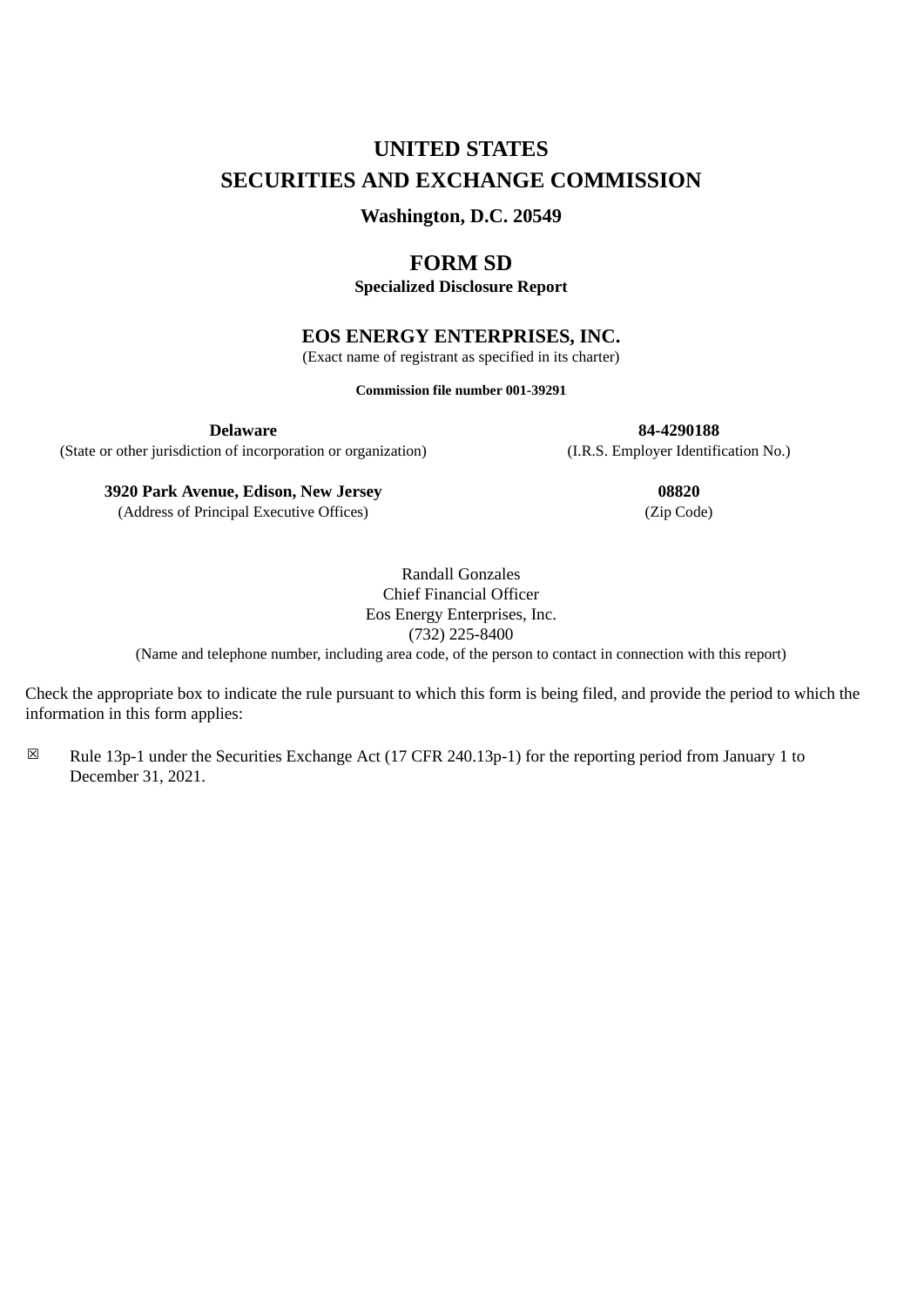#### **SECTION 1 - CONFLICT MINERALS DISCLOSURE**

Eos Energy Enterprises, Inc. (the "Company" or "Eos") is submitting this Specialized Disclosure Report on Form SD and the related Conflict Minerals Report filed herewith for the calendar year ended December 31, 2021, as required by Rule 13p-1 under the Securities Exchange Act of 1934 (the "Rule"). All terms used but not defined in this report shall have the meanings ascribed to them in the Rule or Form SD, as adopted by the Securities and Exchange Commission ("SEC") pursuant to the Rule.

A copy of the Company's investigation regarding Conflict Minerals in its supply chain is described in the Conflict Minerals Report attached hereto as Exhibit 1.01 and is available on the Company's website at https://investors.eose.com.

# *Item 1.01 Conflict Minerals Disclosure and Report*

In accordance with the Rule, the Company is filing the Conflict Minerals Report attached as Exhibit 1.01 to this report. A copy of this Form SD and the related Conflict Minerals Report are publicly available at: https://investors.eose.com (select the "Financials" link and then "SEC Filings").

#### *Item 1.02 Exhibit*

The Conflict Minerals Report described in Item 1.01 is filed as Exhibit 1.01 to this Form SD.

## **SECTION 3 – EXHIBITS**

# *Item 3.01 Exhibits*

| <b>Exhibit</b><br><b>Number</b> | <b>Description of Document</b>                                                   |
|---------------------------------|----------------------------------------------------------------------------------|
|                                 |                                                                                  |
| 1.01                            | <b>Eos Energy Enterprises, Inc. Conflict Minerals Report - December 31, 2021</b> |

2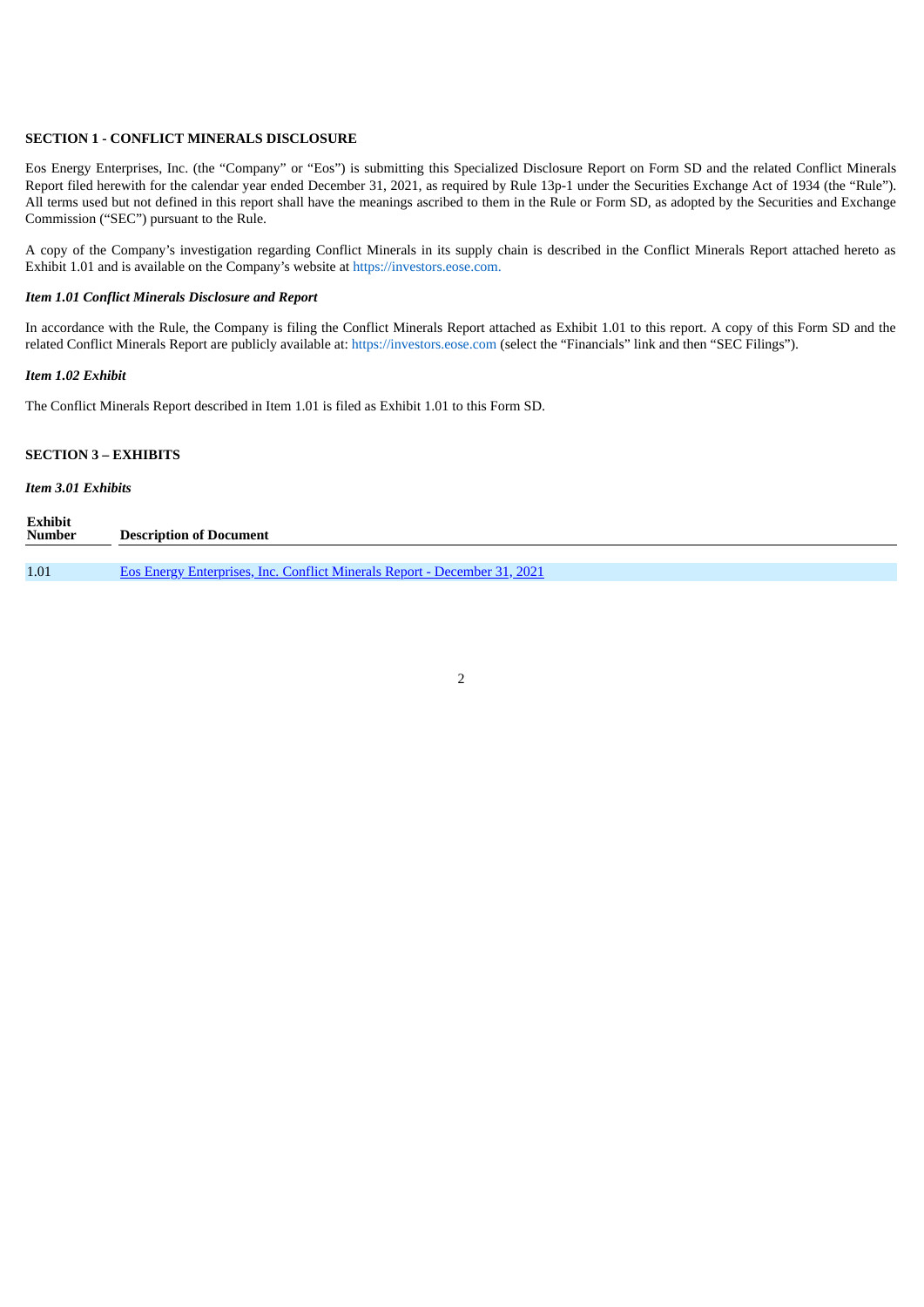# **SIGNATURES**

Pursuant to the requirements of the Securities Exchange Act of 1934, the registrant has duly caused this report to be signed on its behalf by the undersigned, thereunto duly authorized.

# **EOS ENERGY ENTERPRISES, INC.**

Date: May 31, 2022 By: /s/ Randall Gonzales<br>Name: /s/ Randall Gonzales<br>Name: /s/ Randall Gonzales

Randall Gonzales

Title: Chief Financial Officer (Principal Financial Officer)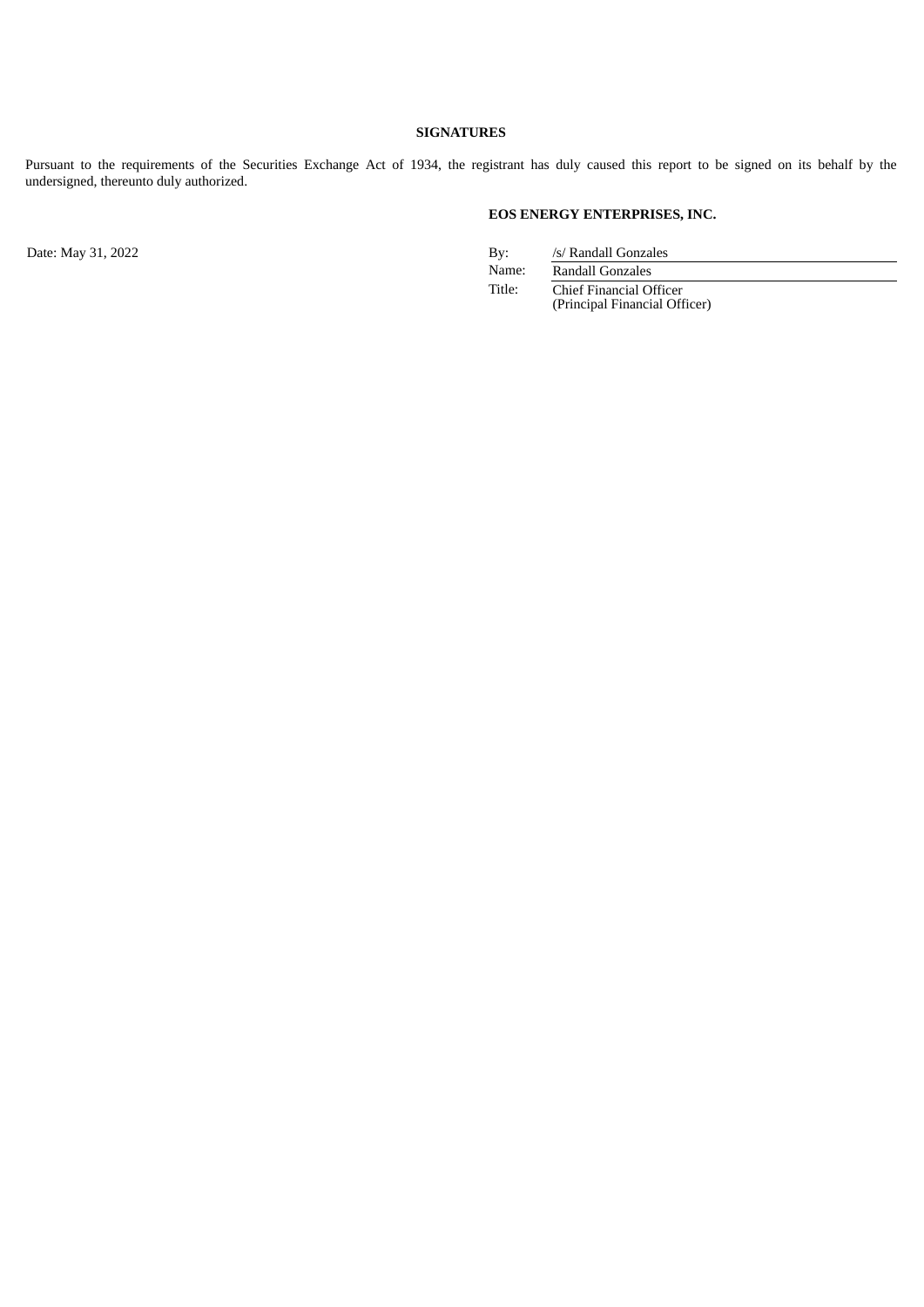#### <span id="page-3-0"></span>**Exhibit 1.01**

## **EOS ENERGY ENTERPRISES, INC. CONFLICT MINERALS REPORT FOR THE YEAR ENDED DECEMBER 31, 2021**

#### **Introduction**

Eos Energy Enterprises, Inc. ("we", "us", "our", the "Company" or "Eos") is submitting this Conflict Minerals Report (the "Report") for the calendar year ended December 31, 2021, as required by Rule 13p-1 under the Securities Exchange Act of 1934 (the "Rule"). All terms used but not defined in this Report shall have the meanings ascribed to them in Form SD, as adopted by the Securities and Exchange Commission (the "SEC") pursuant to the Rule. A copy of this Report is also available on our website at https://investors.eose.com.

The Rule was adopted by the SEC to implement reporting and disclosure requirements related to Conflict Minerals as directed by Section 1502 of the Dodd-Frank Wall Street Reform and Consumer Protection Act of 2010 (the "Dodd-Frank Act"). The Rule imposes reporting and disclosure obligations on SEC registrants in the event that Conflict Minerals were necessary to the functionality or production of products manufactured or contracted to be manufactured during the year for which the report is filed. The Rule requires a registrant to post its Form SD and Conflict Minerals Report ("CMR"), as applicable, on its website.

The term "Conflict Minerals" is defined to mean: (A) columbite-tantalite (coltan), cassiterite, gold, wolframite, or their derivatives, which are limited to tin, tantalum, tungsten, and gold (collectively, the "3TGs"); or (B) any other mineral or its derivatives determined by the Secretary of State to be financing conflict in the Democratic Republic of the Congo ("DRC") or any adjoining country. The adjoining countries include: the Republic of the Congo, the Central African Republic, South Sudan, Rwanda, Uganda, Zambia, Burundi, Tanzania, and Angola. These countries along with the DRC are collectively referred to as the "Covered Countries."

The Company determined that 3TGs were necessary to the functionality or production of products that it manufactured or contracted to manufacture during the 2021 calendar year. Therefore, the Company conducted a reasonable country of origin inquiry ("RCOI") in good faith to determine whether any of the 3TGs in its products originated in the Covered Countries. This Report describes the measures the Company took to exercise due diligence on the source and chain of custody of the Conflict Minerals, the Company products that may contain 3TGs and are, therefore, within the scope of the Company's Conflict Minerals Program, the facilities that may have processed the 3TGs that were necessary to the functionality or production of those products, and the efforts the Company took to determine the mine or location of origin of those 3TGs.

#### **Company and Product Overview**

Eos, headquartered in Edison, New Jersey, designs, develops, manufactures, and sells innovative energy storage solutions for utility-scale microgrid, and commercial & industrial ("C&I") applications. Eos has developed a broad range of intellectual property with multiple patents ranging from the unique battery chemistry, mechanical product design, energy block configuration and software operating system (battery management system). The Battery Management System ("BMS") software uses proprietary Eos-developed algorithms and includes ambient and battery temperature sensors, as well as voltage and current sensors for the strings and the system. Eos focuses on developing and selling safe, reliable, long-lasting low-cost turn-key alternating current ("AC") integrated systems using Eos's direct current ("DC") Battery System. The Company has a manufacturing facility in Turtle Creek, Pennsylvania to produce DC energy blocks with an integrated BMS. The Company's primary markets focus on integrating battery storage solutions with (1) renewable energy systems that are connected to the utility power grid (2) renewable energy systems that are not connected to the utility power grid (3) renewable energy systems utilized to relieve congestion and (4) storage systems to assist C&I customers in reducing their peak energy usage or participating in the utilities ancillary and demand response markets. The Company's major market is North America with opportunistic growth opportunities in Europe, Africa, and Asia.

1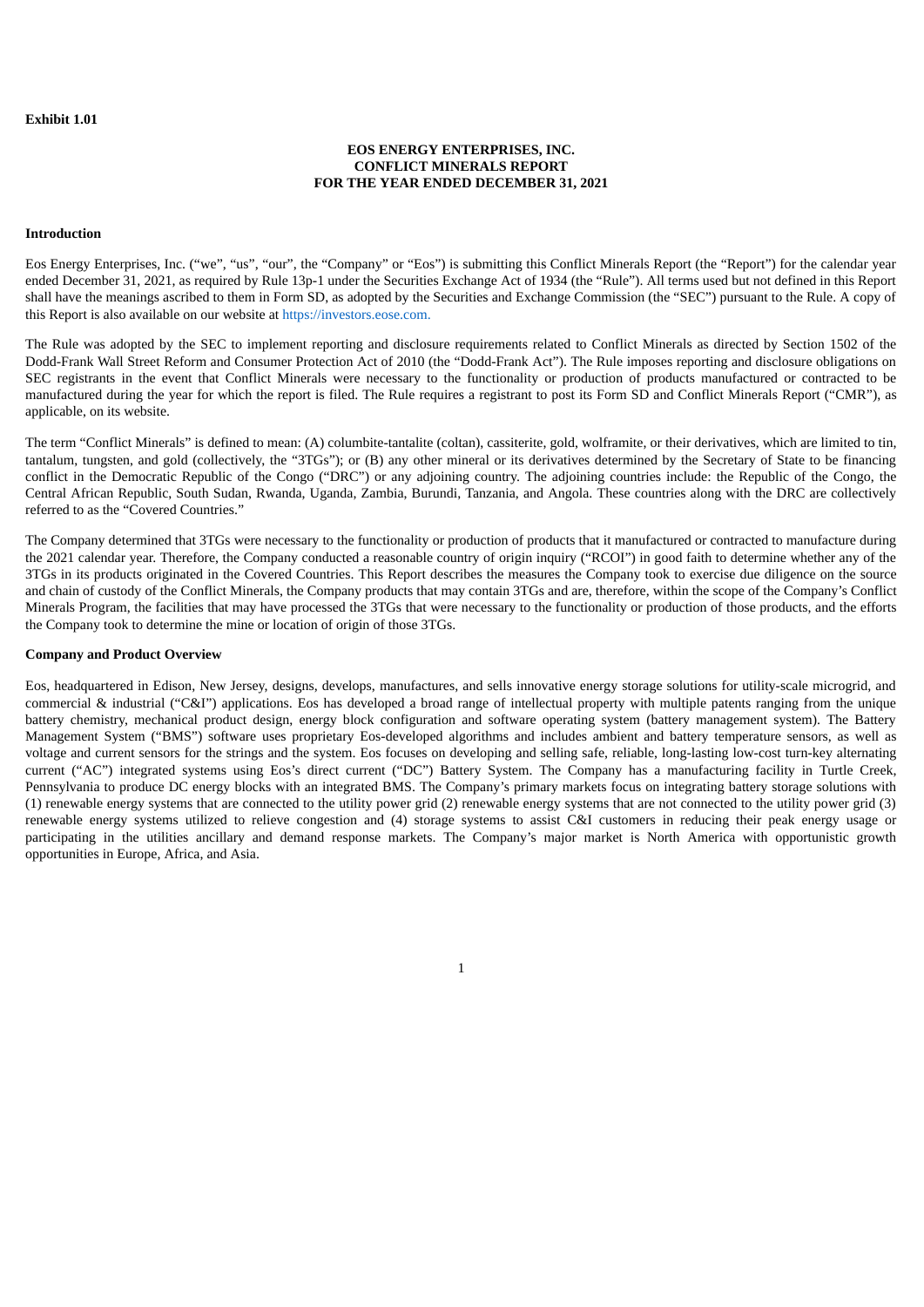#### **Supply Chain Overview**

The Company's supply chain is complex where there are multiple tiers between the Company and the mines. Accordingly, the Company relies on our direct and indirect suppliers to provide information on the origin of 3TGs contained in the components used in the Battery System or components used in other finished products used in the installation of the Battery System (e.g., transformers, converters and/or inverters).

#### **Reasonable Country of Origin Inquiry**

Eos conducted a Reasonable Country of Origin inquiry by reviewing responses provided by suppliers in the Conflict Minerals Reporting Template ("CMRT"). Responses from the Company's suppliers varied, with some responses affirmatively stating that no Conflict Minerals were provided to Eos, while other suppliers indicated that they did not know if Conflict Minerals were included in the materials that they supply to Eos. Some suppliers provided generalized CMRT responses that applied across their entire product line, while other suppliers provided a more specific response that related to the specific product supplied, by that supplier, to Eos. Based on information obtained from supplier responses to the CMRT and subsequent follow-up communications with the Company's suppliers, Eos does not have sufficient information to determine the country of origin of all the 3TG minerals in the Company's supply chain.

#### **Due Diligence**

Eos, in partnership with Assent Compliance ("Assent:), a third-party service provider, performed the due diligence processes based on the internationally recognized due diligence framework developed by the Organization for Economic Co-operation and Development ("OECD") titled, "OECD Due Diligence Guidance for Responsible Supply Chains of Minerals from Conflict- Affected and High-Risk Areas" and the related supplements for gold, tin, tantalum, and tungsten (collectively, the "OECD Guidance").

The goal of the Company's review with respect to its products and supply chain was to determine:

- a. if tin (cassiterite), tungsten (wolframite), tantalum (columbite-tantalite) or gold are necessary to the functionality or production of the batteries that Eos manufactures; and, if so,
- b. if the 3TG minerals are financing conflict in the Democratic Republic of the Congo or an adjoining country ("Conflict Minerals").

Together, this two-pronged review is hereinafter referred to as the Company's "Reasonable Country of Origin Inquiry."

Eos contacted more than 100 suppliers, each of whom received the OECD-based "Conflict Minerals Reporting Template" (the "CMRT"). Under the procedures used for the review, Assent sent the CMRT to the Company's suppliers with a deadline for response. Subsequently, Assent and Eos management reviewed the CMRT information received from the Company's suppliers and assessed and reported supplier conflict mineral status.

#### **Eos Conflict Minerals Policy**

Eos has adopted a Conflict Minerals Policy and posted it on the Eos Investor Relations website to communicate to the public and the Company's supply chain its intent to support the social goals underlying the Conflict Minerals Rule (the "Policy"). The Policy can be found at: https://investors.eose.com/eossapproach-esg.

## **Continued Steps to Mitigate Risk**

The Company will continue its ongoing compliance efforts with regard to maintaining a substantive response rate to the CMRT through continued dialogue with suppliers; evaluating information provided by suppliers; applying its Conflict Minerals contract terms and conditions; and performing Conflict Minerals due diligence when onboarding new suppliers.

2